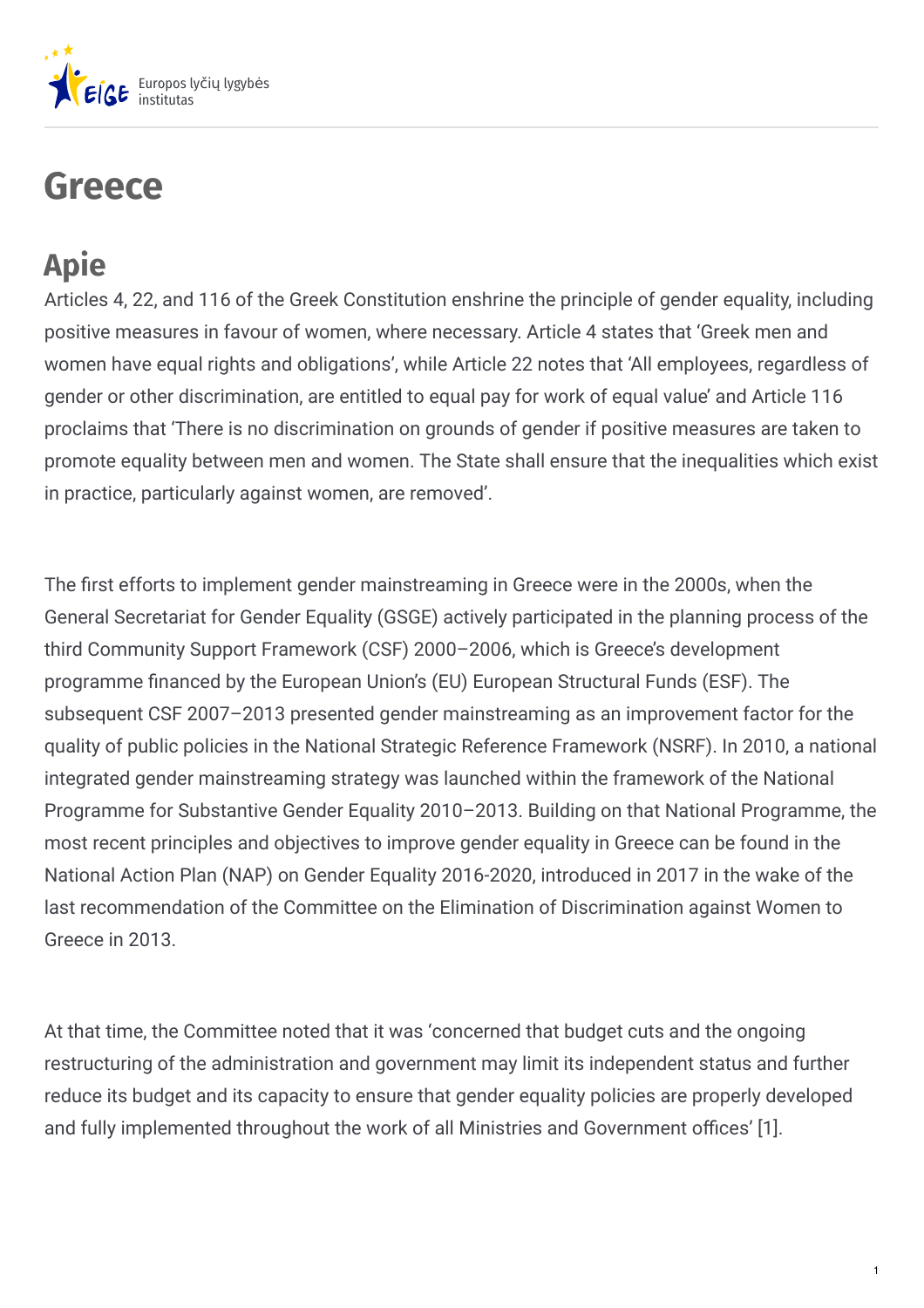The approach to gender equality in Greece is characterised by an emphasis on legal matters, with little attention paid to quantitative indicators. The production of sex-disaggregated data is quite limited, although the new Law 4604/2019 aims to enhance the dissemination of sex-disaggregated statistics by public services and legal entities. Gender equality - in respect of issues such as the gender pay gap (the most recent official estimate is from 2014), differences in retirement behaviour, and even harassment in the workplace - has yet to be placed at the core of political discussion.

### **Legislative and policy framework**

The General Secretariat for Gender Equality (GSGE) published the NAP [2016-2020](http://www.isotita.gr/wp-content/uploads/2018/02/National-Action-Plan-for-Gender-Equality-2016-2020.pdf) in February 2017 as a roadmap for gender equality policy for the coming years. The Plan builds on the principles and strategic objectives set by the National Programme for Gender Equality 2010-2013 and takes particular note of the challenges that arose during the economic crisis. As a nationwide strategy, it covers all regions. The Plan is structured into six areas:

Social inclusion of women facing multiple discrimination; Combating violence against women; Labour market, reconciliation of professional and family life; Education, training, stereotypes, media, culture, sports; Health; Equal participation in decision-making.

The NAP 2016-2020 sets out objectives and describes/proposes actions for each of these six areas. It encompasses a variety of horizontal interventions in public policy and vertical actions/policies targeting women and men in areas where inequalities prevail. Actions in the outlined in the NAP to tackle gender discrimination include:

- Protection against discrimination on the grounds of pregnancy or maternity (in consistency with the labour law on collective contract regulating the protection against discrimination on the grounds of pregnancy or maternity -Law 1483/1984, as amended by paragraph 1 of article 36 of law 3996/2011); **1**
- Networking with the competent authorities (Ombudsperson and Labour Inspectorate) to monitor complaints of dismissals or discrimination against childbearing rights; **2**
- **3** Signing a Cooperation Agreement between the Ministry of Education, Research and Religious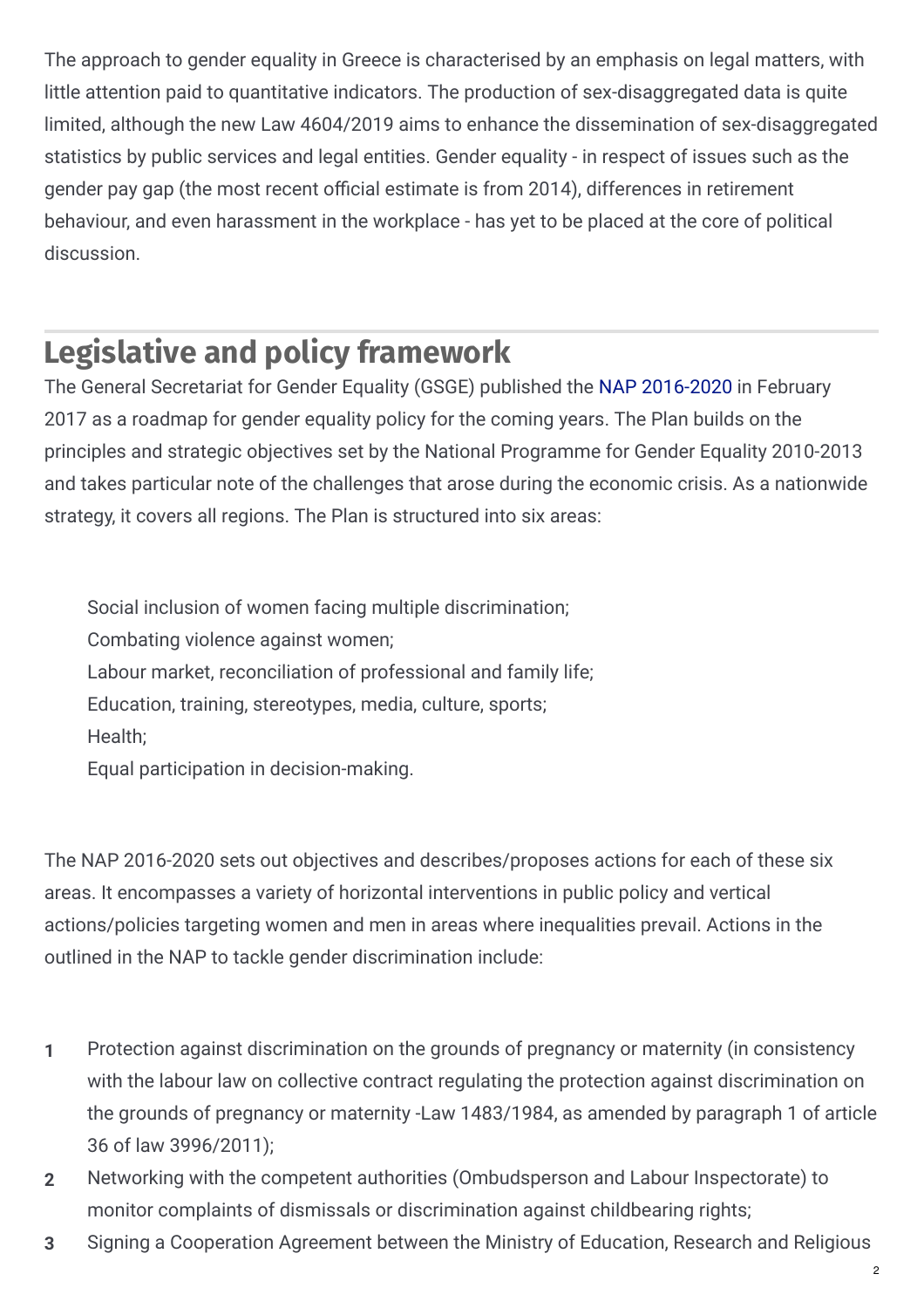Affairs, KETHI (the Research Centre for Gender Equality –Κέντρο Ερευνών για Θέματα Ισότητας), ECHR (National Centre for Public Administration and Local Government –Εθνικό Κέντρο Δημόσιας Διοίκησης και Αυτοδιοίκησης) and GSGE (General Secretary for Gender Equality – Γενική Γραμματεία Ισότητας των Φύλων) to design and deliver awareness-raising training for pre-primary and primary school teachers on gender equality and gender-based discrimination.

The NAP 2016-2020 does not set specific targets or indicators for the assessment of its goals, however.

An intersectional approach to gender equality is possible within the scope of the NAP 2016-2020, as it includes a focus on women who suffer multiple discrimination (gender, disability, deprivation of personal freedom, experiences of imprisonment, drug addiction, etc.) and on the basis of risk due to specific situations (long-term unemployed women, Roma women, refugee women, singleparent families, etc.). Actions to serve this objective include:

Drafting legislation, circulars etc. for women belonging to vulnerable social groups or who face multiple discrimination, and formulating proposals for better law and administrative practices;

Investigating, recording and processing Roma women's needs through a gender-based assessment study of the Roma and Vulnerable Social Groups' Support Centres Programme in collaboration with local government;

Granting vouchers to nurseries for hosting Roma children, homeless women or refugee women.

Law 4604 on promoting substantive gender equality, preventing and combating gender-based violence, adopted in March 2019, could contribute to the promotion of gender mainstreaming. The Law stipulates legislative measures to strengthen the national gender machinery, as well as diverse government actions directed towards gender mainstreaming. Accordingly, each Ministry should:

develop quantitative and qualitative indicators on gender issues for the purposes of the assessment of gender mainstreaming in all relevant measures and policies; analyse the consequences of draft laws through mandatory gender impact assessments; and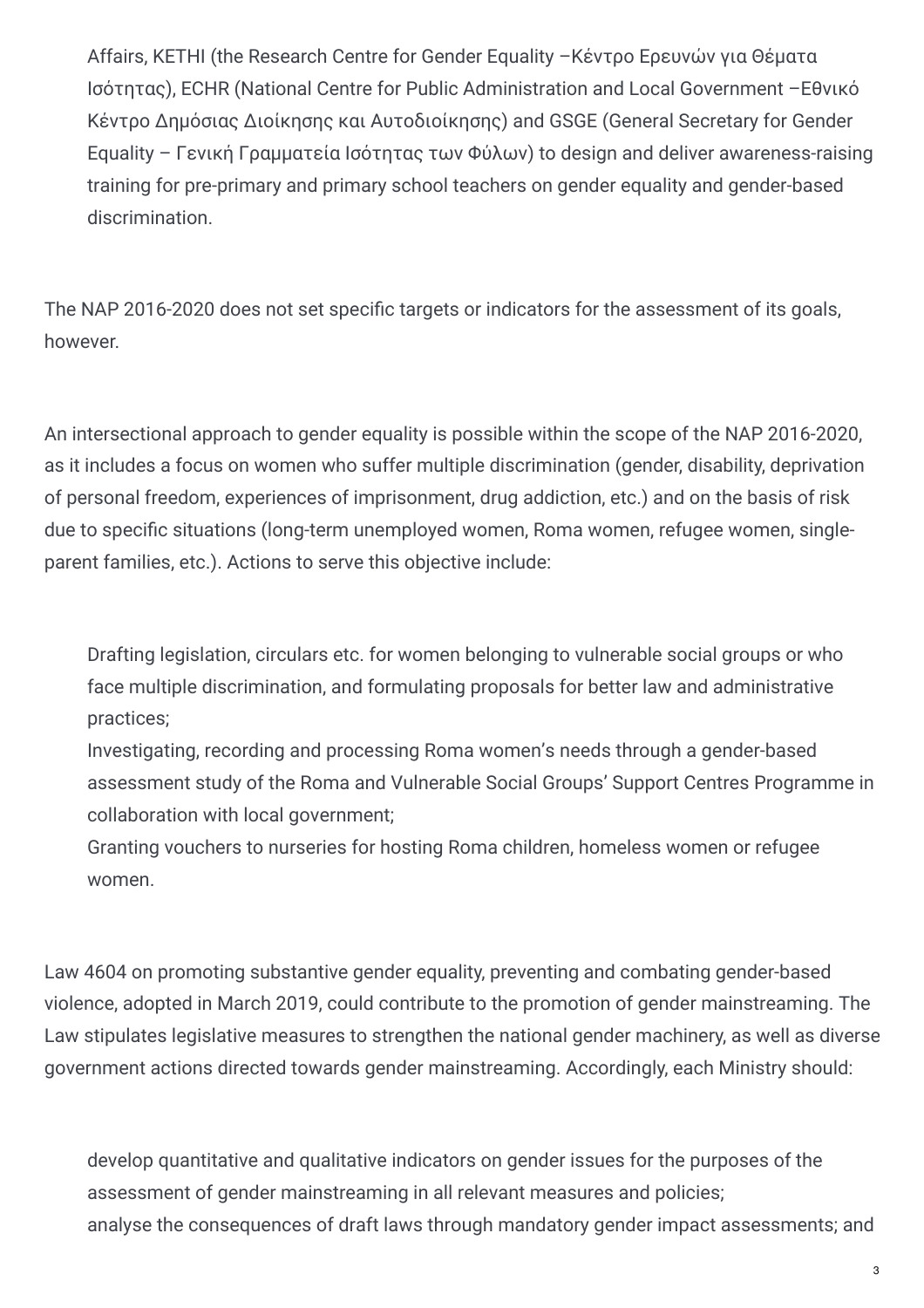publish an online progress report on gender-based discrimination.

The Law sets out a comprehensive set of measures, including: use of gender-neutral language in official documents of the public administration; provisions against gender stereotypes and discrimination in mass media and advertisements; a quota system (minimum 40 % women candidates) for each electoral district in parliamentary and European elections (the same regulation already exists for municipal and regional elections, Law 4555/2018) [2]; and the establishment of an Autonomous Equality Office in each of the 13 regions of the country (Article 7, while the Municipal and the Regional Equality Committees are upgraded in Article 8). The impact of the Law will depend on the implementation of these policies, with little information to date on how (and when) these policies will be put into practice.

Browse all Greece laws and [policies](https://eige.europa.eu/gender-mainstreaming/countries/browse/greece?tp[]=resource)

### **Structures Government responsibilities**

The GSGE was established in 1985 as the government body with responsibility for planning, implementing and monitoring policies on equality between women and men in all sectors. The GSGE consisted of two directorates and one independent department affiliated with the Ministry of the Interior. Its structure was described in the organisation of the Ministry of Interior, in particular Presidential Decree 141/2017 (Government Gazette 180 / Α / 23-11-2017), which, however, is not in force anymore. In July 2019, according to Article 4 of [Presidential](http://www.airetos.gr/UsersFiles/Documents/proedrikodiatagmakyvernisi.pdf) Decree 81/2019, the GSGE was transferred to the Ministry of Labour and Social Affairs and renamed the General Secretariat for Family Policy and Gender Equality (GSFPGE). After the 2019 elections, the remit of the former GSGE was transferred to the new General Secretariat, together with its responsibilities, positions, staff and supervised bodies.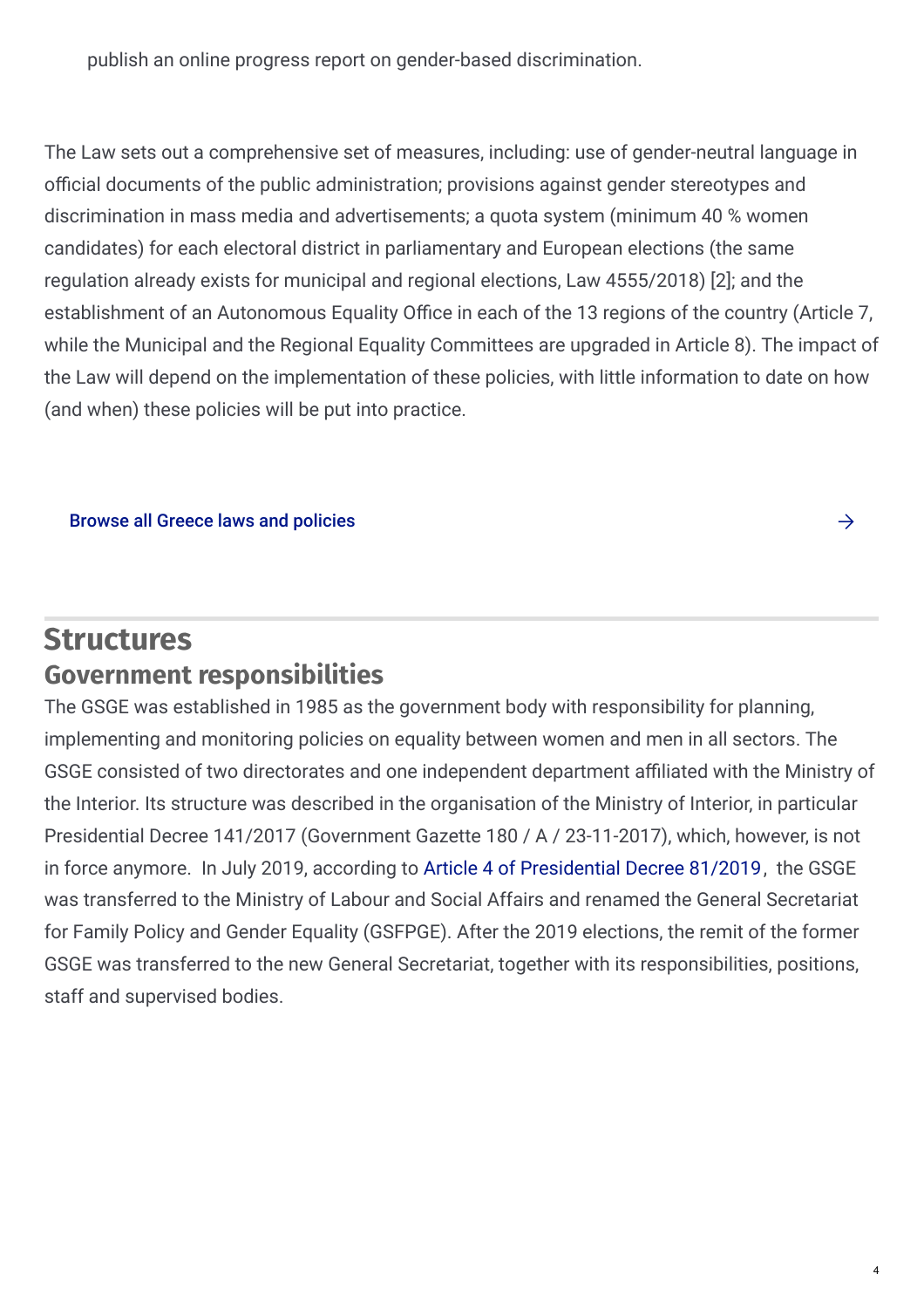Combating gender-based discrimination is the primary objective of the new GSFPGE. Other forms of discrimination (e.g. race, ethnicity, age) are not addressed at the same level. Nevertheless, the intersection of gender with other forms of discrimination is prioritised by the General Secretariat for Family Policy and Gender Equality, to ensure social inclusion and equal treatment of women facing multiple discrimination (in line with NAP 2016-2020). Policies include four axes and corresponding goals: promoting the employment of women and combating the equality gap in the labour market; preventing and combating violence against women; combating stereotypical perceptions of the roles of women and men through education; and strengthening women's participation in decision-making.

The National Council for Gender Equality (Εθνικό Συμβούλιο Ισότητας των Φύλων) was established in 2019 under Law 4604 (Article 9), as an advisory body composed of the most representative women's and feminist organisations (two representatives of women or feminist organisations, will alter in each subsequent composition), movements and social actors in the public and private sectors, and representatives of local governments and independent authorities. The Council discusses and evaluates existing gender equality policy, as well as proposing policies and actions to the General Secretariat for Family Policy and Gender Equality. Article 10 of Law 4606 on promoting substantive gender equality, preventing and combating gender-based violence also introduced the establishment of an Autonomous Gender Equality Office in each Ministry. Autonomous Gender Equality Offices are tasked with

collecting and processing data on the incorporation of gender equality into the Ministry's policies, and formulating gender indicators; drawing up a gender impact assessment report of each bill; and providing an overview of activities for the annual report of the government to parliament.

The provisions of the Law will have to be implemented by the new institutional structure established after July 2019.

Finally, the national mechanism for gender equality includes the Research Centre for Gender Equality (KETHI). Established in 1995, this is a legal entity under private law. It was supervised by the Ministry of Interior until July 2019, at which time it was transferred to the Ministry of Labour and Social Affairs. It aims to eliminate gender-based discrimination and inequality and to promote and conduct research on gender equality topics defined by the General Secretariat.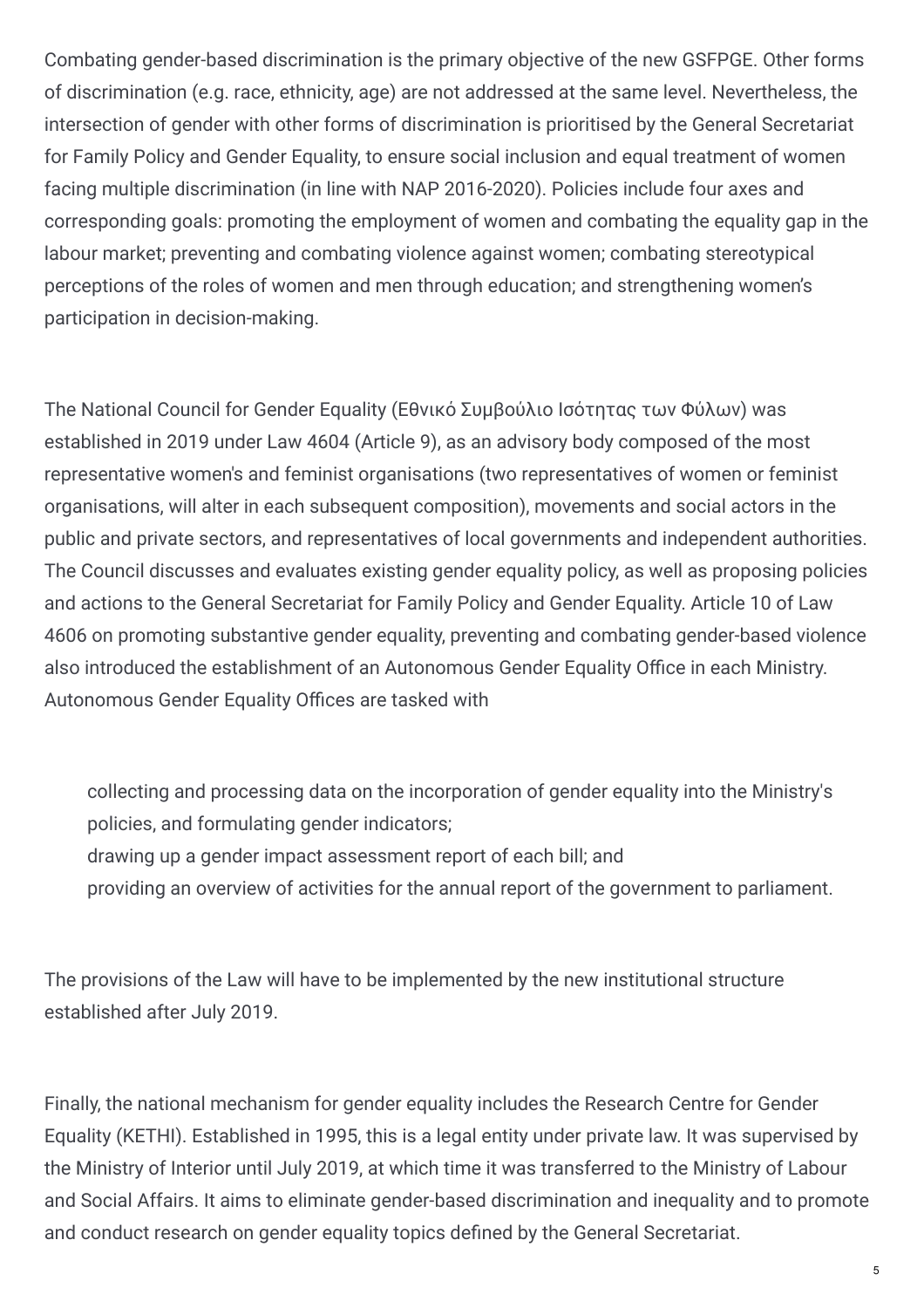### **Independent gender equality body**

With respect to the monitoring and implementation of the equal treatment principle, the Greek Ombudsman (Συνήγορος του Πολίτη) is responsible for equal treatment of women and men on issues such as access to employment, working conditions, and access to and provision of services by public institutions.

### **Parliamentary bodies**

There is no system of regular reporting to the government or representative elected bodies in respect of the progress achieved on gender equality initiatives in Greece. Nevertheless, a parliamentary committee (Special Permanent [Committee](https://eige.europa.eu/lt/gender-mainstreaming/countries/greece?lang=el) on Equality, Youth and Human Rights) addresses gender equality as a specific topic.

### **Regional structures**

At NUTS-2 regional level, there are 13 Regional Committees for Gender Equality (one in each regional administrative entity) (Article 186 of Law 3852/2010) [3]. These five-person Regional Committees are not established as (independent) government bodies. The 13 Regional Committees incorporate a gender equality perspective in planning development measures at regional level, as well as implementing specialised programmes for women. They make proposals to the regional councils on measures to promote effective gender equality in all areas of economic, political and social life.

Similarly, at local level, a Committee for the Promotion and Monitoring of Gender Equality Policies in Local Government was established in March 2017 to formulate proposals and legislative interventions for gender equality in local government and to monitor local action plans. In 2017, Municipal Committees for Gender Equality operated in 94 of 325 municipalities [4]. In 34 of these municipalities, Service Units work on social policy and gender equality. Additionally, 211 of 325 [municipalities](http://www.isotita.gr/%CE%B4%CE%AE%CE%BC%CE%BF%CE%B9-%CF%80%CE%BF%CF%85-%CE%AD%CF%87%CE%BF%CF%85%CE%BD-%CF%85%CF%80%CE%BF%CE%B3%CF%81%CE%AC%CF%88%CE%B5%CE%B9-%CF%84%CE%B7%CE%BD-%CE%B5%CF%85%CF%81%CF%89%CF%80%CE%B1%CF%8A/) (64 %) have signed the European Charter for Equality of Women and Men in Local Life, with a commitment to developing and implementing action plans for gender mainstreaming in policy-making. Similar to the Regional Committees for Gender Equality, the Local Committees for the Promotion and Monitoring of Gender Equality Policies in Local Government are not administrative bodies.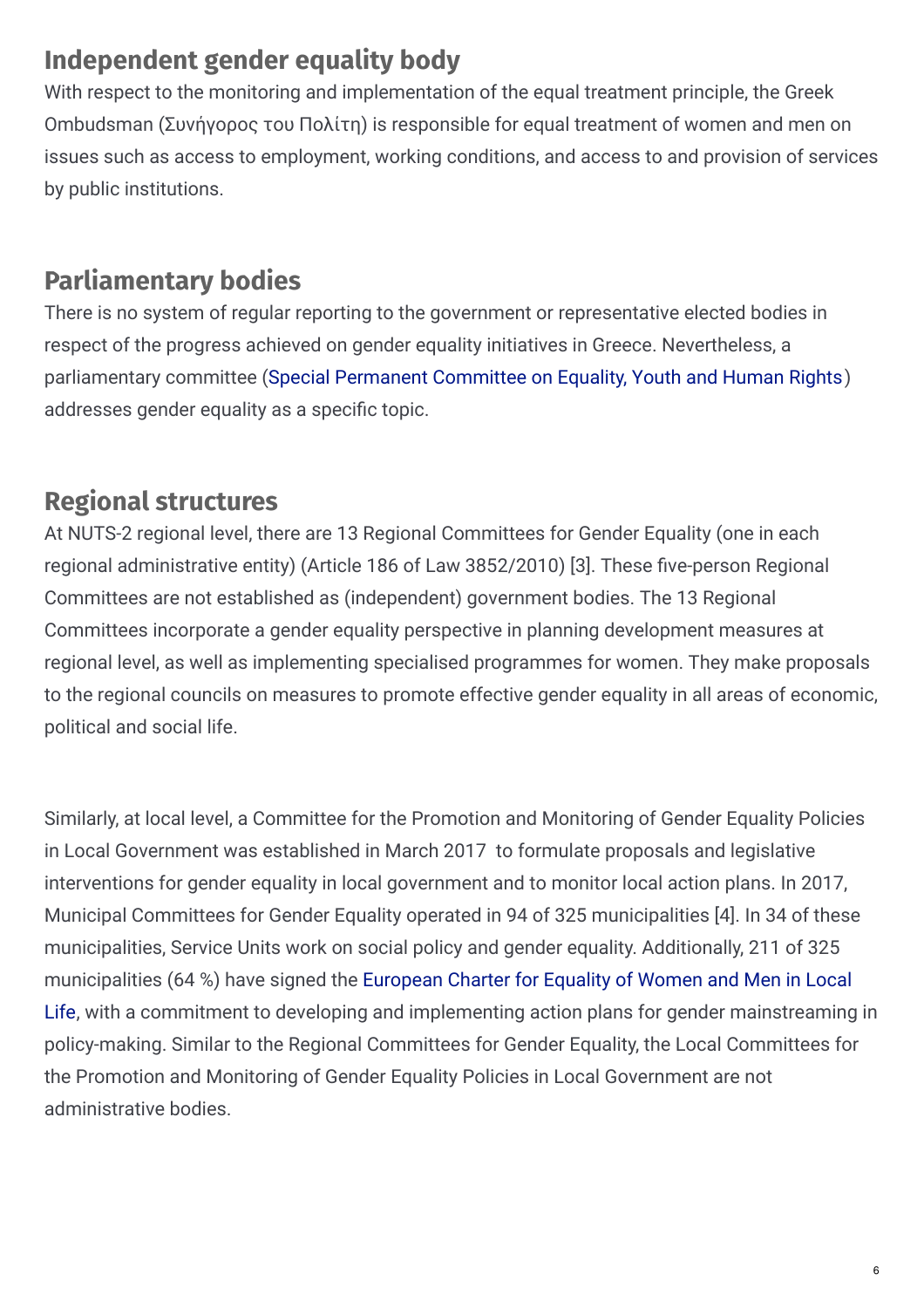According to Article 8 of Law 4604 on promoting substantive gender equality, preventing and combating gender-based violence, Independent Offices for Gender Equality are to be established in the Central Union of Municipalities of Greece (KEDE, Κεντρική Ένωση Δήμων Ελλάδας) and the Association of Regions (EN.PE. Ένωση Περιφερειών Ελλάδας). These Offices will have the following tasks and responsibilities:

inform the municipal and regional councils on the establishment of the Regional and Municipal Committees for Gender Equality, respectively;

cooperate with municipalities and regions to formulate and implement local and regional projects and activities on gender equality;

cooperate with elected and candidate women in local authorities to develop networks of partnerships with local bodies in order to enhance active participation of women in decisionmaking in local government; and

inform women on the activities of the Independent Offices for Gender Equality, the General Secretariat for Family Policy and Gender Equality and other bodies active in the field of gender equality.

Browse all Greece [structures](https://eige.europa.eu/gender-mainstreaming/countries/browse/greece?tp[]=structure)

### **Methods and tools**

Note: the methods and tools listed under this section were the focus of EIGE's 2018-2019 assessment. If certain methods and tools are not mentioned in this section, this does not necessarily mean that they are not used at all by Greece.

### **Gender budgeting**

To date, gender budgeting has not been used in Greece. However, Article 11 of Law 4604 on promoting substantive gender equality, preventing and combating gender-based violence attempts to incorporate a gender perspective into public budgets. Each ministry and public enterprise has to incorporate the gender dimension into the preparation of its general budget and accompanying actions. The relevant public entities are required to report the data and information that contribute to achieving that objective, together with their plans for the coming year, to the General Secretariat for Family Policy and Gender Equality. This should be done within a month of approval of their budget. No action to implement these initiatives has been announced and there are no guidelines or intergovernmental group dedicated to gender mainstreaming as yet.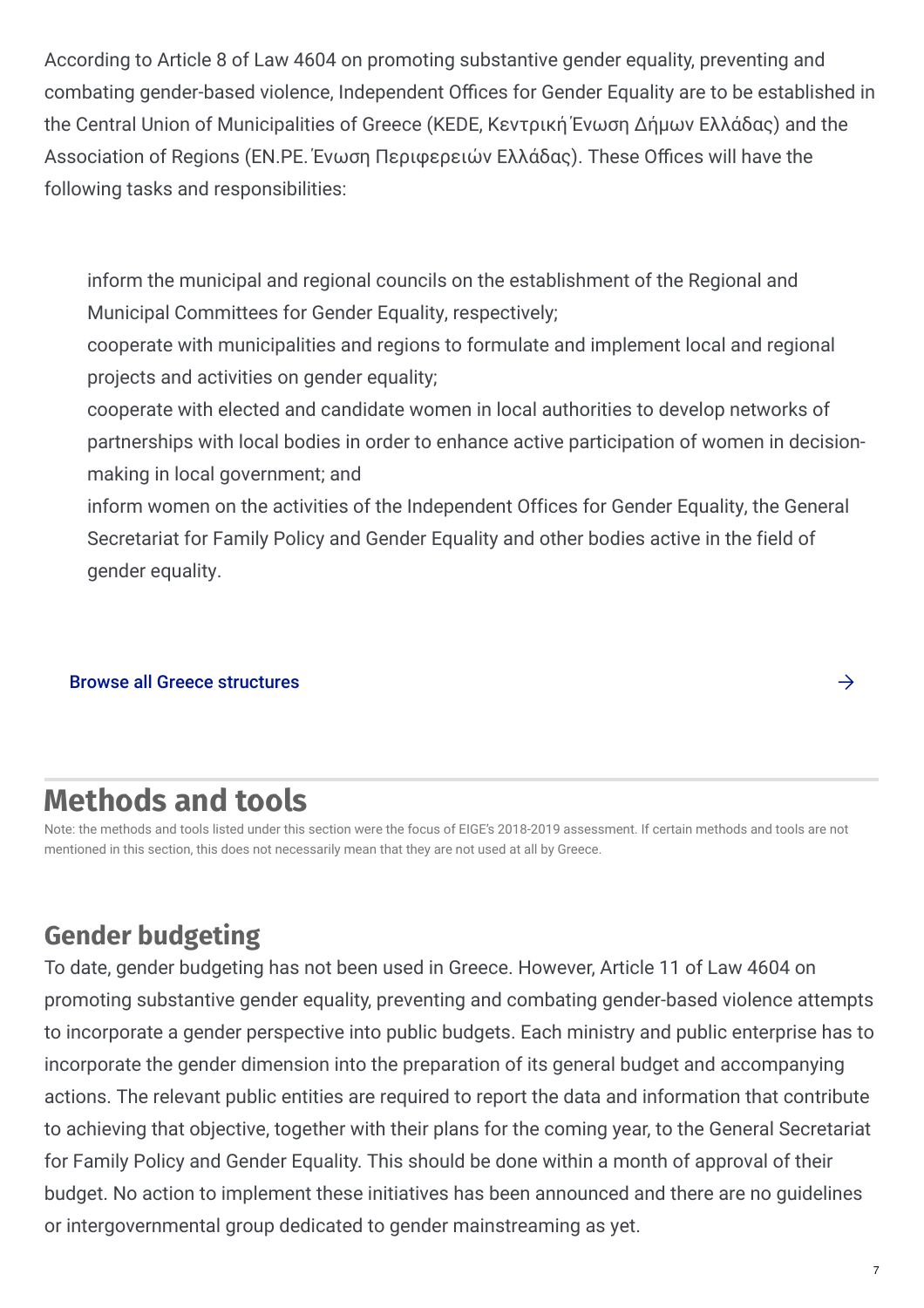#### **Training and awareness-raising**

The National Centre for Public Administration and Local Government delivers training to civil servants on gender equality on an annual basis, in collaboration with the GSFPGE. No awarenessraising and training initiatives on gender equality are in place for public service staff.

#### **Gender statistics**

There is no specific unit responsible for promoting the production of sex-disaggregated data within the national statistical institute (ELSTAT). Each department (division) of ELSTAT produces some sex-disaggregated data, according to the provisions on dissemination of statistics of the Greek statistical law (3832/2010) and those on the dissemination of European statistics (Regulation (EC) No 223/2009 on European statistics, as amended by Regulation (EU) 2015/759).

Most frequently, 'gender blindness' is applied to statistics, especially when it comes to administrative data. For instance, no sex-disaggregated statistics are provided on new pension practices, despite the existence of a regular monthly report developed by the Ministry of Labour (HELIOS system). The same is true of administrative data on waged employment (ERGANI) or other aspects of social and economic life.

The newly introduced Law 4604 on promoting substantive gender equality, preventing and combating gender-based violence stipulates that public services and legal entities should collect gender-based statistics on areas falling within their responsibility. Each year, these data shall be sent to the Department of Informatics, Research and Digital Support (Observatory) of the General Secretariat for Family Policy and Gender Equality.

Browse all Greece [methods](https://eige.europa.eu/gender-mainstreaming/countries/browse/greece?tp[]=method_tool) and tools  $\rightarrow$ 

**Good practices**

Browse all Greece good [practices](https://eige.europa.eu/gender-mainstreaming/countries/browse/greece?tp[]=good_practice)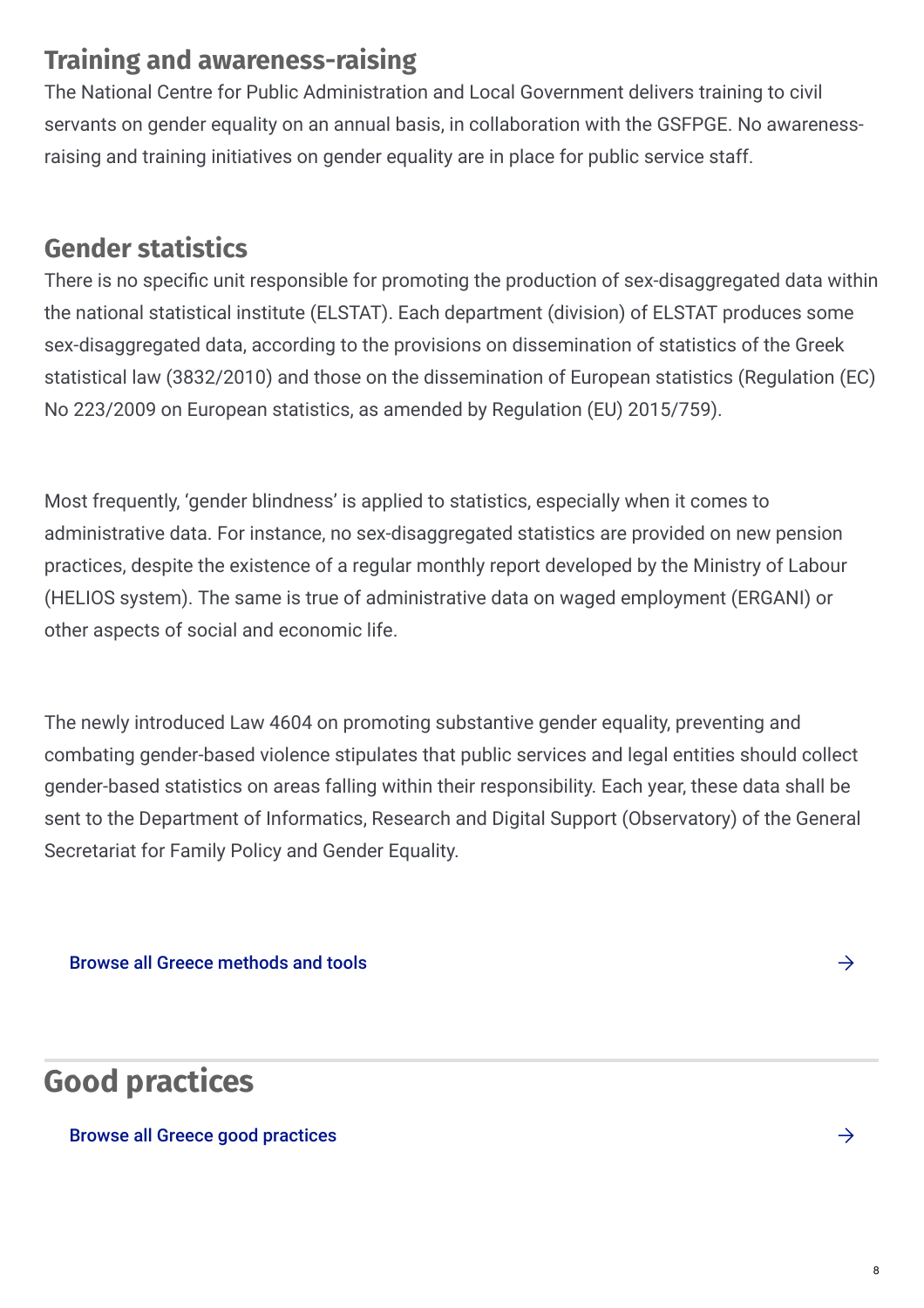#### **References**

General Secretariat for Gender Equality (GSGE) (2017). National Action Plan on Gender Equality in Greece 2016-2020 (Εθνικό Σχέδιο Δράσης για την Ισότητα των Φύλων στην Ελλάδα [2016-2020](http://www.isotita.gr/wp-content/uploads/2018/02/National-Action-Plan-for-Gender-Equality-2016-2020.pdf)). Ministry of the Interior.

General Secretariat for Gender Equality (2018). Annual Report 2017: The progress of gender equality policies in the country. [Implementation](http://www.isotita.gr/wp-content/uploads/2018/12/%CE%95%CF%84%CE%AE%CF%83%CE%B9%CE%B1-%CE%88%CE%BA%CE%B8%CE%B5%CF%83%CE%B7-%CE%93%CE%93%CE%99%CE%A6-2018.pdf) of equality policies in municipalities (Ετήσια Έκθεση 2017: Η πρόοδος των πολιτικών ισότητας των φύλων στη χώρα. Η εφαρμογή των πολιτικών ισότητας στους δήμους).

Hellenic Parliament (2018a). Law 4531/2018 on Council of Europe Convention on preventing and combating violence against women and domestic violence and the adaptation of Greek legislation (Istanbul Convention) ratified by the Hellenic Parliament in March 2018 (Κύρωση της Σύμβασης του Συμβουλίου της Ευρώπης για την Πρόληψη και την Καταπολέμηση της Βίας κατά των γυναικών και της [Ενδοοικογενειακής](http://www.isotita.gr/wp-content/uploads/2018/04/4531-2018.IstanbulConvention.pdf) Βίας και προσαρμογή της ελληνικής νομοθεσίας). Government Gazette (ΦΕΚ) 62/Α/5-4-2018.

Hellenic Parliament (2018b). Law 3555/2018 on reform of the institutional framework of local government (Μεταρρύθμιση του θεσμικού πλαισίου της Τοπικής [Αυτοδιοίκησης](http://collab.lawspot.gr/sites/default/files/mashup/feka/2018/fek-133-2018.pdf)). Government Gazette (ΦΕΚ) 133/Α/19-7-2018.

Ministry of Interior (2019). Law 4604/2019 on promoting substantive gender equality, preventing and combating gender-based violence (Προώθηση της ουσιαστικής ισότητας των φύλων, πρόληψη και [καταπολέμηση](http://www.isotita.gr/wp-content/uploads/2019/03/%CE%9D.4604-%CE%B3%CE%B9%CE%B1-%CF%84%CE%B7%CE%BD-%CE%9F%CF%85%CF%83%CE%B9%CE%B1%CF%83%CF%84%CE%B9%CE%BA%CE%AE-%CE%99%CF%83%CF%8C%CF%84%CE%B7%CF%84%CE%B1-%CF%84%CF%89%CE%BD-%CE%A6%CF%8D%CE%BB%CF%89%CE%BD.pdf) της έμφυλης βίας - Ρυθμίσεις για την απονομή Ιθαγένειας - Διατάξεις σχετικές με τις εκλογές στην Τοπική Αυτοδιοίκηση - Λοιπές διατάξεις).

Ministry of Interior (2018). User's guide to non-sexist language in administrative documents (Οδηγός μη [σεξιστικής](http://www.isotita.gr/wp-content/uploads/2018/01/%CE%9F%CE%B4%CE%B7%CE%B3%CF%8C%CF%82-%CE%BC%CE%B7-%CF%83%CE%B5%CE%BE%CE%B9%CF%83%CF%84%CE%B9%CE%BA%CE%AE%CF%82-%CE%B3%CE%BB%CF%8E%CF%83%CF%83%CE%B1%CF%82.pdf) γλώσσας στα διοικητικά έγγραφα).

Research Centre for Gender Equality (KETHI) (2018). Guide for mass media to eliminate sexism and gender-based [discrimination](http://kethi.gr/wp-content/uploads/2018/03/%CE%9F%CE%94%CE%97%CE%93%CE%9F%CE%A3_mme_publ.pdf) (Οδηγός προς τα Μέσα Μαζικής Επικοινωνίας για την εξάλειψη του σεξισμού και των έμφυλων διακρίσεων).